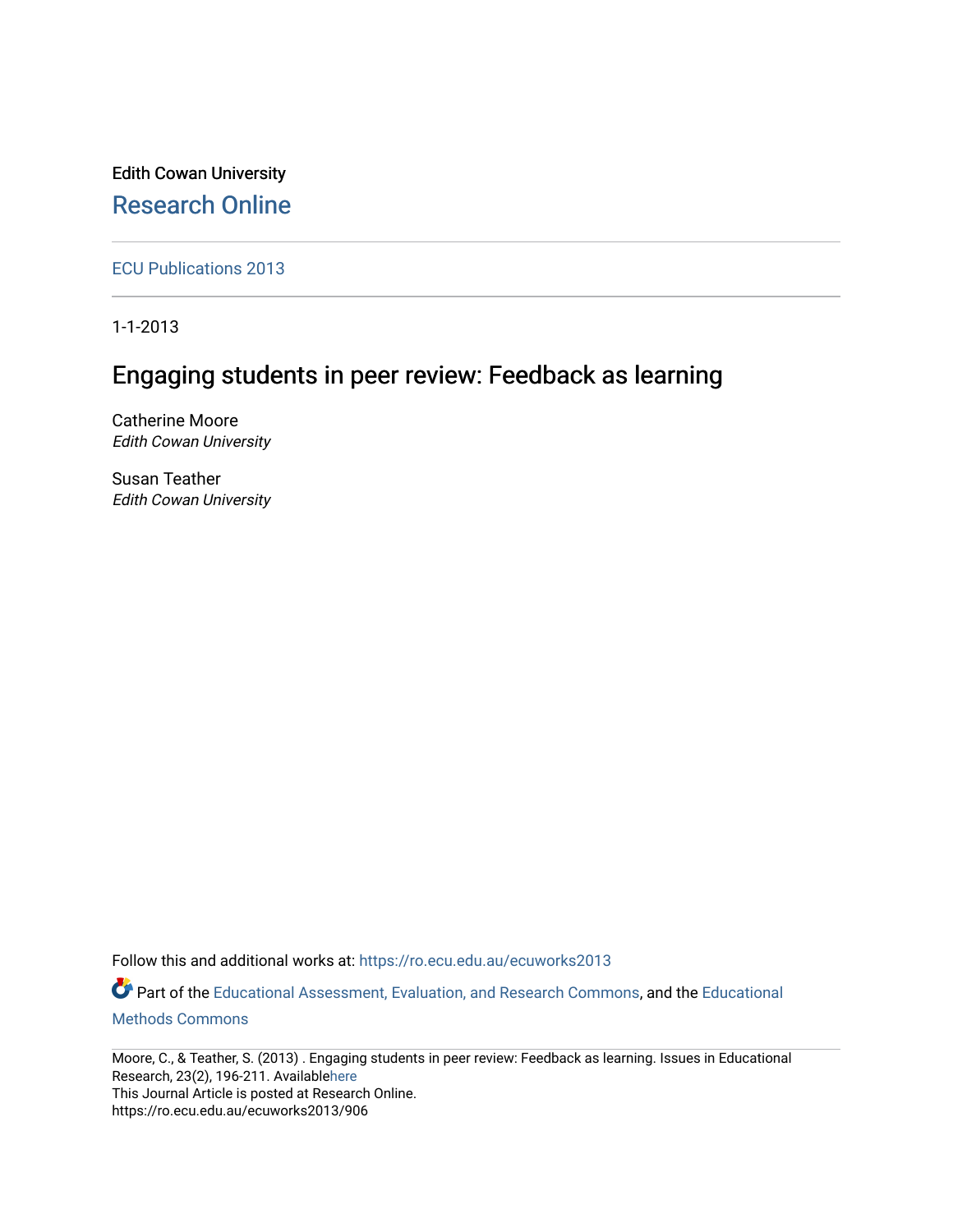## **Engaging students in peer review: Feedback as learning**

### **Catherine Moore and Susan Teather**

*Edith Cowan University*

There is a growing interest in tertiary education in Australia about developing the capacity of learners to evaluate and improve both their own work and that of others (Boud & Falchikov, 2006; Oliver, 2011). In order to successfully direct their own learning beyond university (and engage in lifelong learning), students need to be able to evaluate their performance in relation to a standard, identify gaps, and determine how to bridge them in order to achieve the desired standard if required. One strategy that can be employed to help students achieve this is engaging them actively in a feedback process, so that feedback becomes an integral part of learning. In this paper the authors define feedback as a loop, meaning that the feedback process is only complete when there is not only some identifiable influence on the recipient of the feedback (Boud & Molloy, 2012), but feedback results in improved performance – a sign that learning has occurred. This paper describes how peer feedback was embedded in a third year social studies unit. Pre and post surveys of students reveal their responses to the requirement that they actively engage in evaluation and feedback. This paper explores how engaging students in peer review as part of a major assessment task affected their learning, their capacity to direct their learning, and their self-efficacy in relation to academic and real-world tasks.

### **Introduction**

Feedback is an important, high-profile issue in higher education. In Australia the course experience questionnaires indicate that graduates are more dissatisfied with feedback than any other feature of their course (James, Krause & Jennings, 2010). Feedback that does not result in change is merely, as Sadler (1989, p. 121) so aptly describes it, "dangling data". The challenge then is for higher education to reposition feedback as "a practice that has a positive and sustained influence on learning" (Boud & Molloy, 2012, p. 2). To this end, David Nicol (2010) called for a dialogic approach to feedback, and Boud (2012) called for an approach wherein feedback is central to the curriculum and includes calibration of student judgment.

Feedback can motivate and improve learning, so it is essential for students to be provided with effective, timely and appropriate feedback (Pearce, Mulder & Baik, 2009). Feedback that focuses on "growth rather than grading" (Sadler, 1983, p. 60) tends to make sense to students and is far more likely to advance student learning than feedback that does not make sense to students (Gibbs & Simpson, 2004).

Students are more motivated to engage with and use feedback when the immediate utility of that feedback is clear. They want feedback to be something that helps them do better in the next task or, when feedback is given on drafts, something that can immediately be used to improve the final product (Price, Handley, Millar & O'Donovan, 2010). The difficulty students have in interpreting feedback was also highlighted by Price et al. (2010) who reported that written feedback without dialogue is often viewed by students as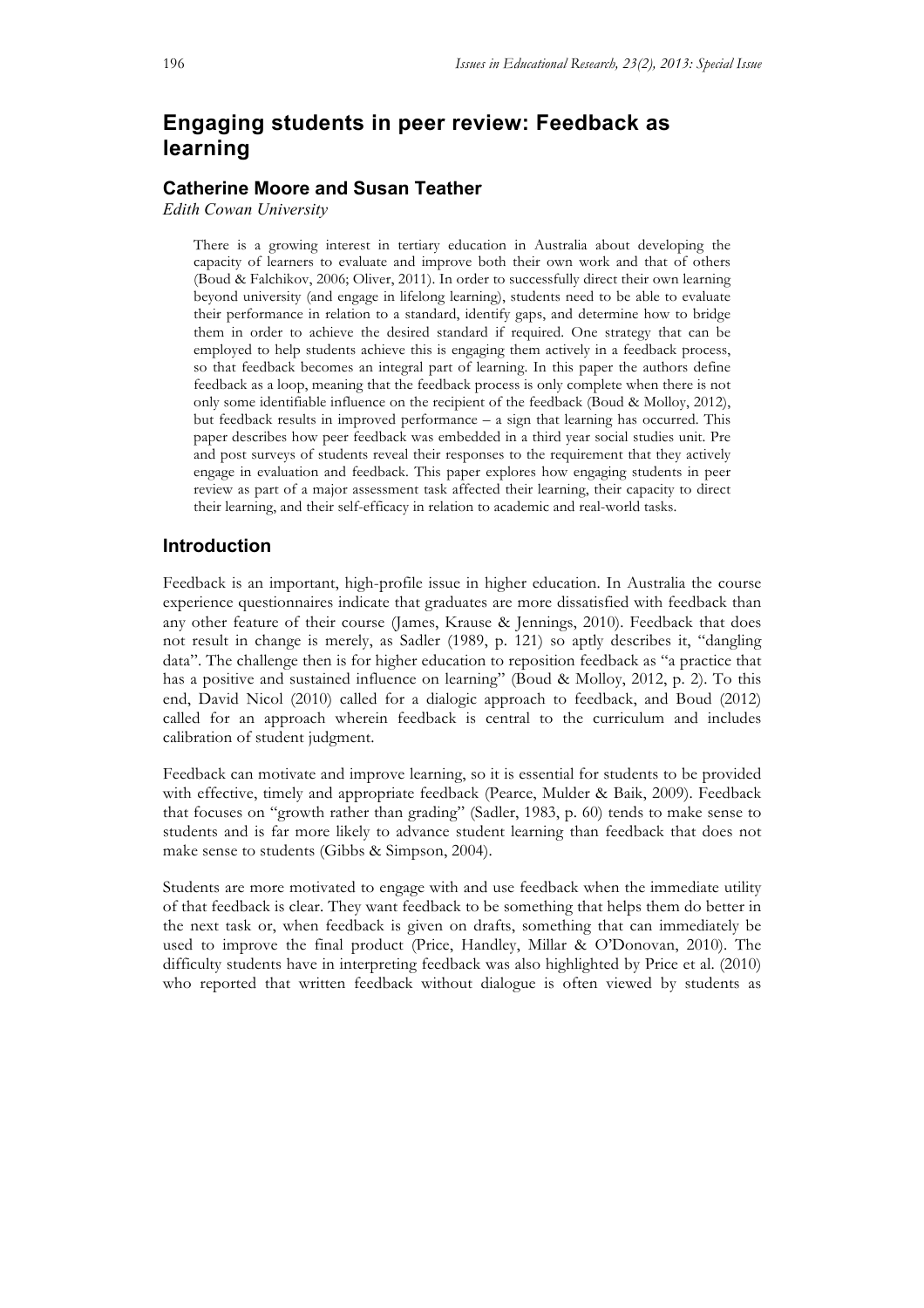frustrating and can lead to disengagement. They further noted student perceptions that dialogue and discussing examples of work assists interpretation of feedback and increases the utility of feedback.

Black and Wiliam (1998) referred to the substantial evidence from research that demonstrates classroom assessment will most effectively enhance learning when learners:

- clearly understand the criteria by which their work will be judged;
- are able to identify both their current level of achievement and the desired level of achievement;
- are able to obtain information about the gap and about how to close the gap; and
- actually use this information to close the gap.

Engagement in the process of formative assessment improves academic outcomes (Rust, O'Donovan & Price, 2006), and active engagement in peer assessment produces better structured interaction between students, as well as more organised written work (van den Berg, Admiraal & Pilot, 2006). In particular, giving feedback has been shown to have considerable benefits for student learning (Li, Liu & Steckelberg, 2009). Nicol and MacFarlane-Dick (2006) noted that providing feedback by commenting on the work of peers enables students to develop an understanding of standards which they potentially can then transfer to their own work.

This paper outlines a feedback process involving several related activities which facilitated student understanding of the criteria by which their work would be judged, developed their capacity to identify both current and desired levels of achievement, generated information about how to close any gap, and gave them the opportunity to use that information to actually close the gap. We believe this to be a sustainable feedback process (Hounsell, 2007) as it contains the four characteristics of sustainable feedback as identified by Carless, Salter, Yang and Lam (2011):

- 1. student dialogue about what constitutes quality;
- 2. processes requiring students to monitor and evaluate learning;
- 3. processes supporting student planning of learning; and
- 4. student engagement over time in feedback used to enhance performance on multiple stages of assignments.

This paper also describes how a sustainable feedback process was integrated into this unit. Integration began when students were engaged in dialogue about what constitutes quality very early in the semester as they worked collaboratively to review sample assignments. They used this generated understanding of what constitutes quality in their context to then improve their own task before receiving feedback from a peer. They also used this understanding to provide feedback to a peer. Students reviewed and improved their own assignments by referring to both the feedback received from others and their own understanding of what constitutes quality (which had been deepened during the process of providing feedback to others). They then submitted the final version of their two-stage assignment.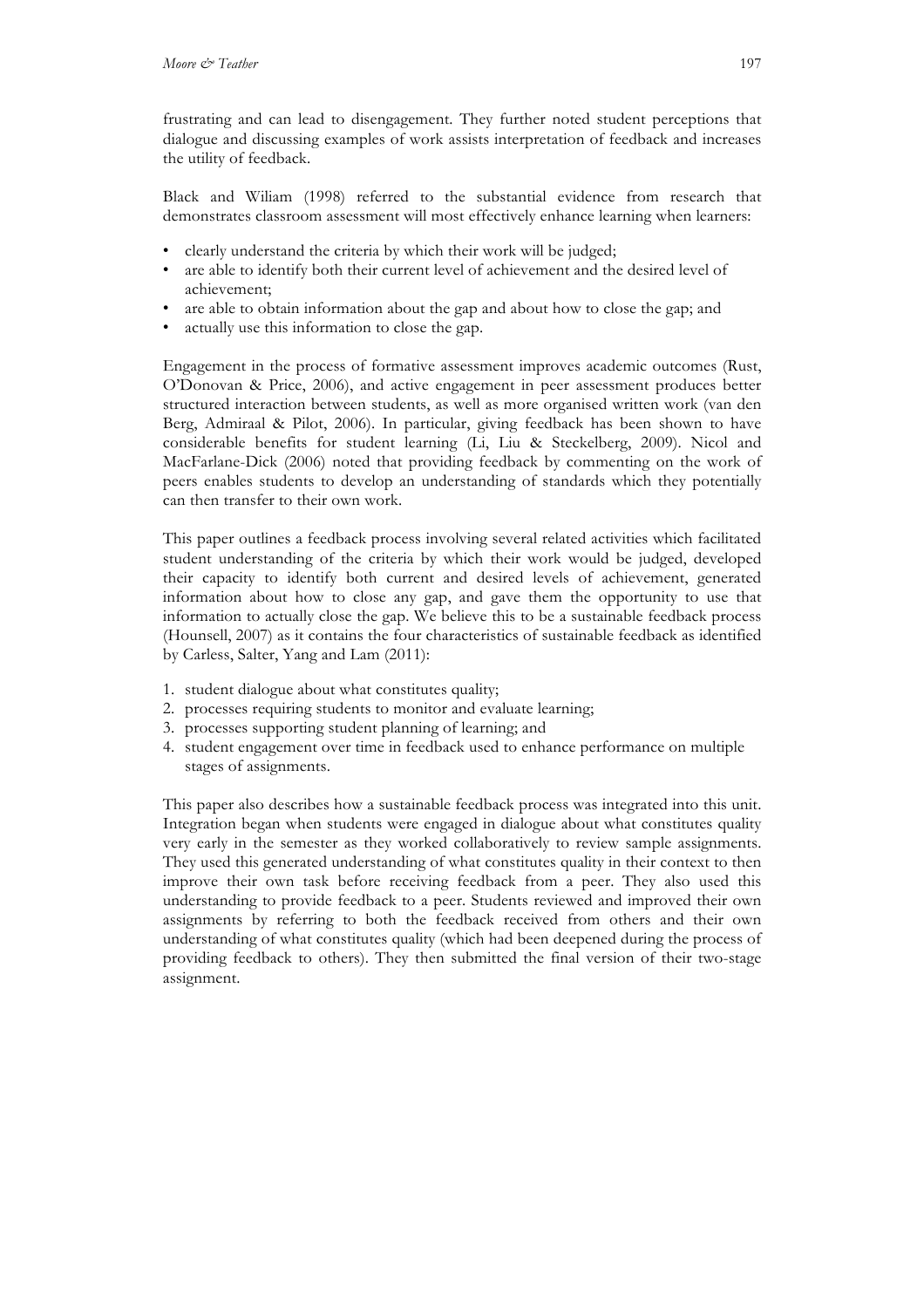Students were surveyed to gauge their response to the peer review process in which they had engaged.

The purpose of implementing this process was to facilitate a paradigm shift of role, from student to professional social worker (which involved students becoming empowered rather than merely engaged), by developing their ability to monitor, manage and evaluate their own learning, and to gain experience in the collaborative ways of working they would encounter after graduation.

### **Context**

*Designing Family Support Programmes* (CHN3206\_4115) is a final year unit within Edith Cowan University's School of Psychology and Social Science. Whilst the majority of students enrolled are within this School, others do choose this unit as an elective and therefore there is often more diversity in regard to the prior knowledge, background in general, motivation and ability of students involved, than in students coming from a common course.

The authentic assessment adopted in the unit assists students to develop a number of graduate attributes and employability skills. The development of graduate attributes such as effectively communicating with others, working in teams, generating ideas, considering cross-cultural and international perspectives, and critical reflection and appraisal skills are particulary focused upon in this unit. The development of these attributes is closely linked to what employers identified as essential skills that these final year students will require when they embark upon their new careers.

The planned learning activities in this unit were based around authentic assessment in a situated learning context, designed to encourage active and deep learning (Bonwell & Eison, 1991; Lave & Wenger, 1991; Wiggins, 1990). The assessment consisted of two linked assignments which asked each individual student to construct a full family support program for a real population. Students were allowed to select the population for which they designed the program. By offering learning opportunities relevant to the students and in their area of interest, independent learning was designed to be enhanced (Candy, 1991).

In order to ensure the learning in the unit was higher order, teaching strategies that promote active learning were embedded extensively throughout the unit. These included essential common elements cited by Bonwell and Eison (1991), such as student involvement in discussing and writing rather than just listening, emphasis on skill development rather than content transmission, and frequent use of higher order thinking skills such as synthesis and evaluation, rather than those of explanation and application.

Preparation of students for this way of learning began at the commencement of the semester when students were informed that they would be required to be actively involved in conversations involving critical thinking during the semester. This was designed into assignments and on campus students spent class time discussing their assignment with their peers, while off campus students were encouraged to actively engage in this unit's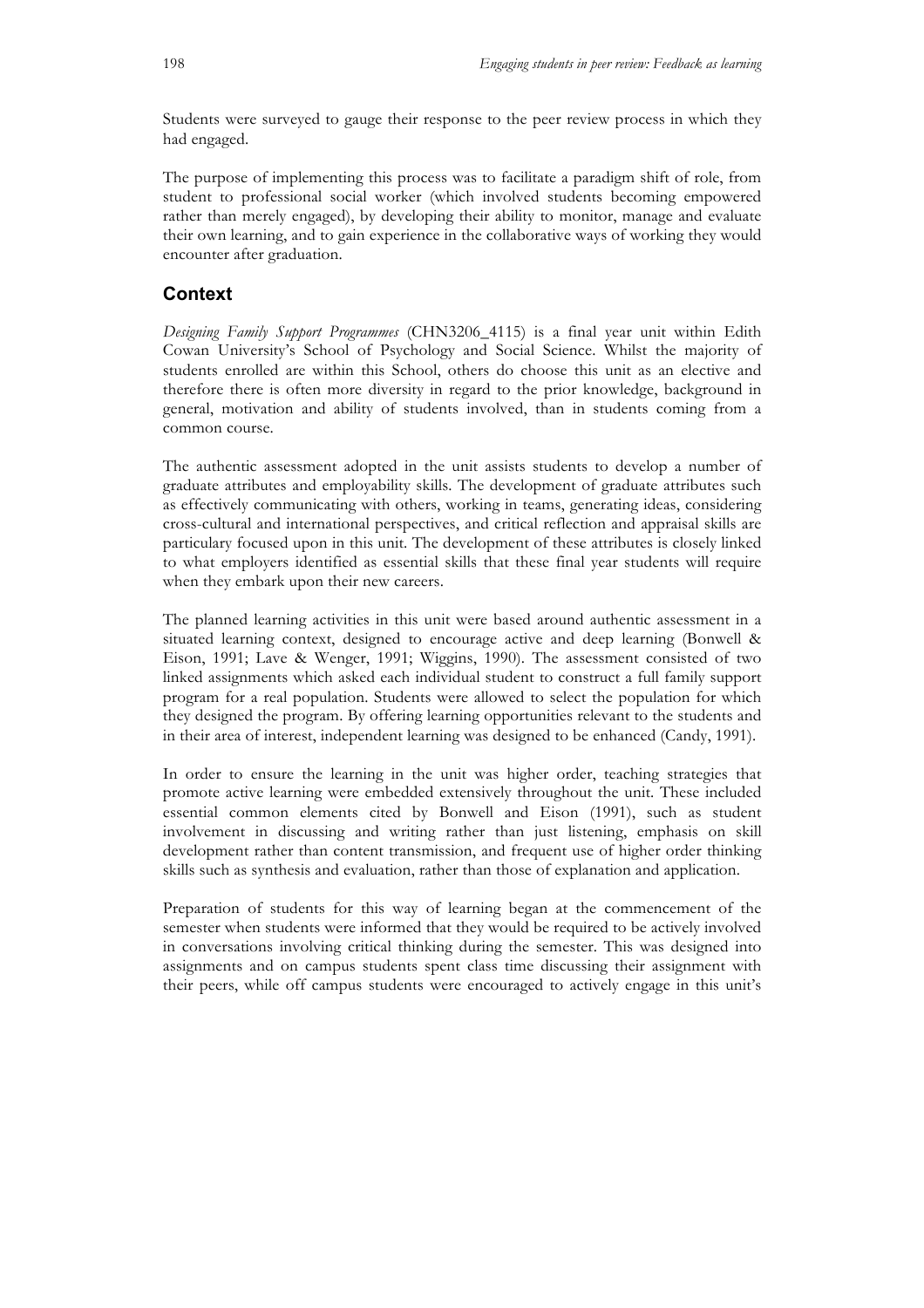*Discussion Board* so that they also had the opportunity to share with, and learn from, their peers. This activity provided the opportunity for the students to critically consider and appraise their work, which created deeper understanding of the task requirements. Students demonstrated active and engaged learning in dialogue with their peers. We went further with this process as we were conscious of the critical importance of effective formative feedback and the value of engaging students in that process, so a peer reviewing process was introduced. This was designed to offer students further opportunities to enhance the development of graduate attributes and their employability skills whilst they were engaging in meaningful, relevant and deep learning.

A contributing factor in the decision to use a peer review process was the unsustainable lecturer workload that occured in previous years. This method of providing detailed, constructive and individual feedback to students on their first assignment, so that they could revise and improve their work for the second assignment, created a very large workload for the lecturer. Whilst the provision of extensive feedback was considered pivotal to the students' learning and improvement in skills, and the importance of the feedback was acknowledged by the students, it became increasingly challenging for the lecturer to sustain this workload, particularly in the face of growing student numbers.

Furthermore, as responsibility for directing the student learning required to close the gap between current and desired performance fell to the lecturer rather than the students, the lecturer noted that students tended to adopt a very passive approach to the revision of their assignments. Although marking guides were supplied with tasks, the interpretation of these guides fell to the lecturer to explain while students passively awaited explanation. Being passive, students never fully developed an understanding of what the various levels of performance actually looked like. This realisation by the lecturer contributed to her exploring alternative ways of providing quality feedback, whilst enhancing student learning, involving them more as independent learners, and developing employability skills and graduate attributes.

A beginning point of exploration was the realisation that, while the marking guides for the assessment were adequate for the lecturer's marking, they were not as effective a learning tool for students as they could be. In order for students to be more independent in their learning and to be more in control of their learning, the marking guides needed to be improved so that students could accurately interpret them and develop a clear understanding of the learning goals and standards of performance required for each task. This was particularly necessary for the peer reviewing process to be implemented. For a student to validly review a piece of work they had to have a clear understanding of what was required. Whereas in the past the lecturer had interpreted the criteria for the students in the process of providing written feedback, this was not appropriate for peer reviewing, where student would need to provide the feedback. Consequently, a more comprehensive marking guide was developed that was easier for students to interpret.

With the strong motivation to implement a change and the development of a useful marking guide, the path was set for the introduction of peer reviewing. Prior to introduction, planning and contemplation of potential challenges was conducted.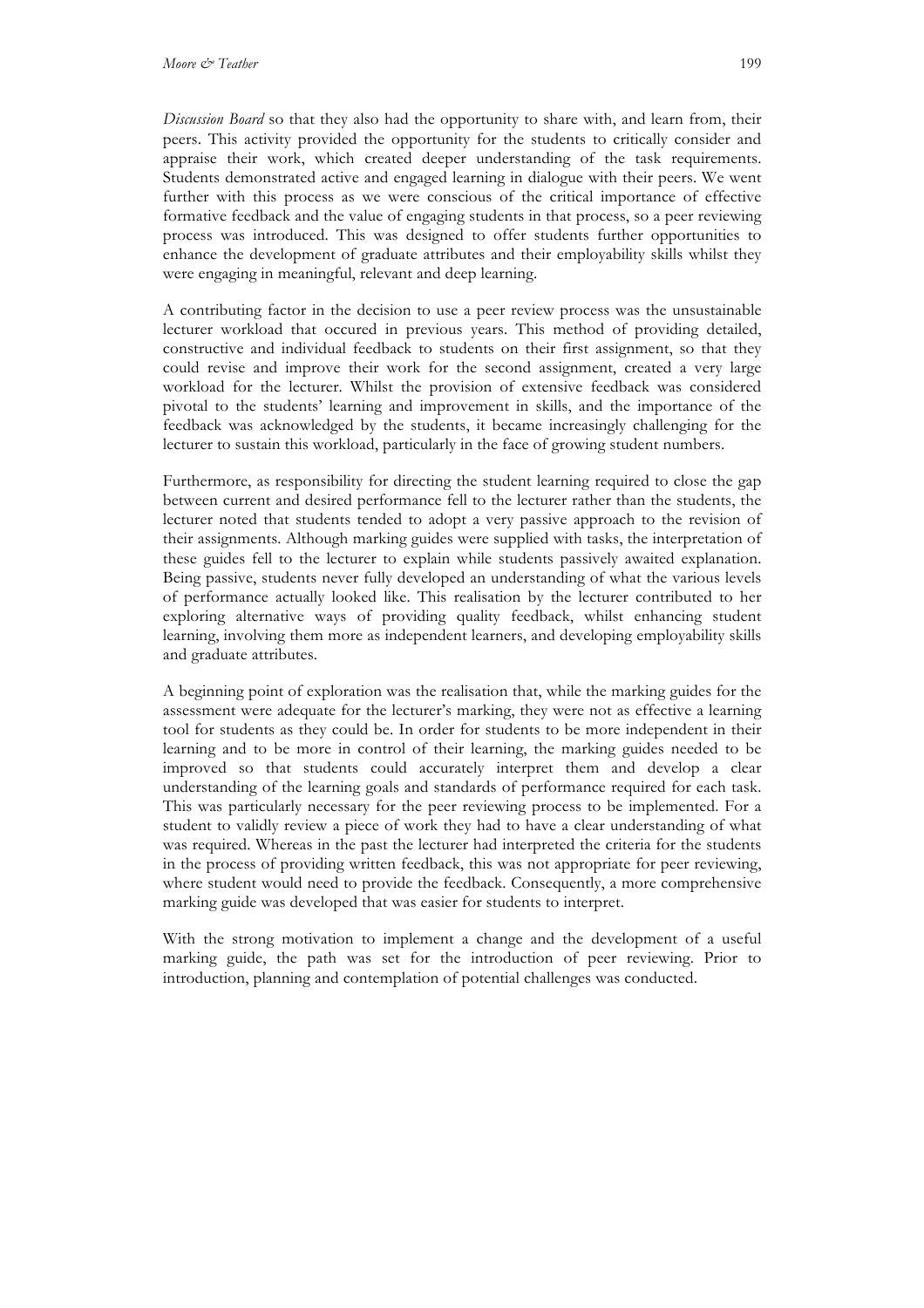Implementing changes produced a number of challenges for the lecturer, such as how to overcome student resistance to openly sharing their work with their peers. This resistance was not surprising, as Drury, Kay and Losberg (2003) found that, even after explicit teaching of group work skills and structured discussion and reflection on group processes and dynamics, a significant minority of first year students reported negative experiences of group work. Perceived demands that students compete with each other for marks can also create resistance to sharing their work with their peers. Discussions with students revealed that they feared that their work would not be good enough, and that they would be criticised. Yet for graduates of this course, working collaboratively with peers in the workplace is essential. Therefore, the lecturer needed to be aware of the challenges that students may encounter, and their perceptions, and she then had to ensure that she introduced strategies to address the hesitation and resistance of the students. Clear and open communication of the process and the benefits for the students, as well as ongoing support and encouragement by the lecturer, were utilised to ensure students understood the value of being involved in the peer reviewing process.

Ways of engaging students in reviewing their peers' work required considerable planning and preparation, particularly around the actual feedback required and the form it should take. The development of support materials started several months before the semester began. The lecturer developed instructions detailing the process and how to provide the feedback, so that all students had written guidelines of what was expected of them in the peer review process. On campus students were given both verbal and written instructions of the process and time was spent, from the beginning of semester, explaining the process and the expectations the lecturer had of the students. Off campus students were encouraged through *Discussion Board* and email contact to discuss their concerns and to ask questions in order to gain a clear understanding of the processes.

Time and timing were critical to success. A timeline (see Appendix 1) was set for the semester to ensure that students had sufficient time to learn about, and to reflect on, the peer reviewing process. The process was not rushed as it was planned prior to the commencement of the semester. This long preparation period allowed the lecturer time to consider adjustment and refinements to the process and the supporting documents, such as the guidelines and the marking guides.

### **Methodology**

In order to begin the process of understanding the potential value of the peer review process for students, it was decided to conduct two surveys – one before the peer reviewing process began and another at the end. Conducting two surveys would contribute to understanding how engaging in peer review affected student learning (according to the students), students' capacity to direct their own learning, and their selfefficacy in relation to academic work and their future careers.

All aspects of this unit relating to peer reviewing were planned for prior to the commencement of the semester. This included preparing students for their involvement in the surveys. On campus students were informed both verbally and in written format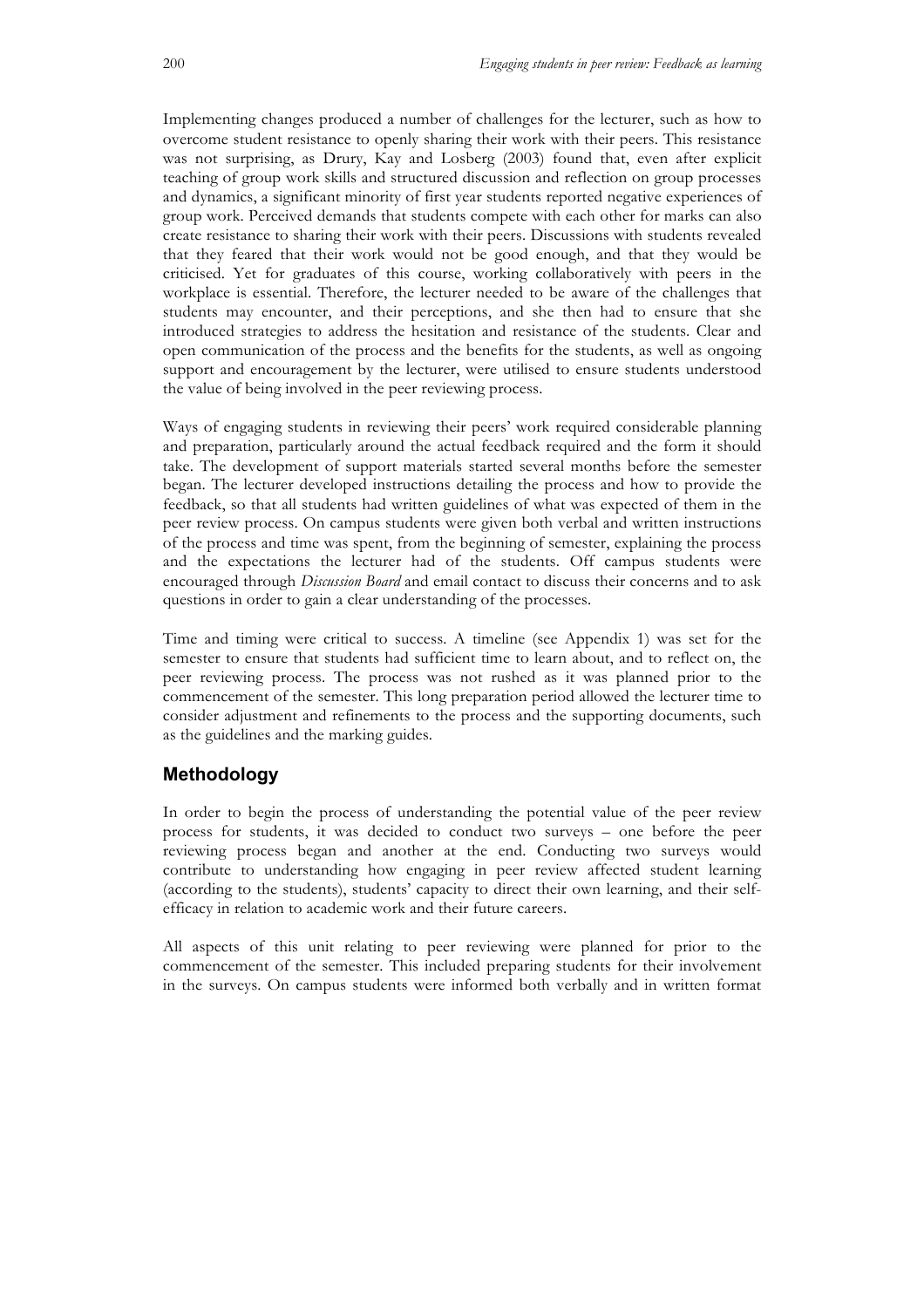that they would be asked to be involved in completing two surveys. Similarly, off campus students were also informed via *Discussion Board* and emails. At the point of administering both the pre and post surveys, on campus students were provided with paper versions and off campus students were emailed the survey.

The pre-survey elicited responses in relation to students' prior experiences of peer review, their response to the preparatory peer review activity conducted using work samples, and their feelings about the review of their peers' work that they would be undertaking a few weeks later. In order to gather this information prior to peer reviewing, this survey was distributed to the students in week four. To cater to the different modes of study, on campus students completed the survey in class whereas off campus students were provided with the survey form to complete electronically. The pre-survey gathered both qualitative and quantitative data and included six questions, with four containing a rating scale as well as the opportunity to provide comments and the remaining two questions requiring comments only.

Immediately prior to the pre-survey being distributed, students were involved in reviewing a sample assignment. The sample assignment was provided to on campus students in class, whereas off campus students were able to access the assignment via *Blackboard*. The on campus students were given the peer reviewing key, based upon the marking key, and guidelines providing detailed instructions on the peer reviewing process. Students were allocated time to read the guidelines and ask any questions in order to clarify what was required and address any concerns they might have. After they completed this, they started to review the sample assignment. This process took 30-40 minutes and after all students had completed this task individually, students were gathered into groups of three to four and began discussing the sample assignment. In these discussions students were required to justify their comments on the peer reviewing key. They were also encouraged to question each other and to seek clarification from their peer as to their comments.

Similarly, off campus students engaged in the same process, but due to their mode of study students engaged in discussions via *Discussion Board*. The lecturer encouraged involvement and discussion by monitoring *Discussion Board* and providing comments where necessary. Off campus students were not limited in time to complete this learning task.

The post-survey canvassed students' views on the usefulness of the peer review exercise and their feelings about engaging in such activities in the future. This survey was administered at the end of the semester in week 12, after students had provided feedback to a peer and had responded to that feedback. Similar to the pre-survey, students undertaking their studies on campus completed the post-survey in class, and off campus students were contacted electronically. The post-survey also utilised the collection of qualitative and quantitative data. This survey contained 14 questions, some of which had rating scales and opportunities for comments, while others required only comments.

Both on and off campus students completed the first survey. There were 15 on campus and three off campus surveys completed. The second survey was completed by 12 on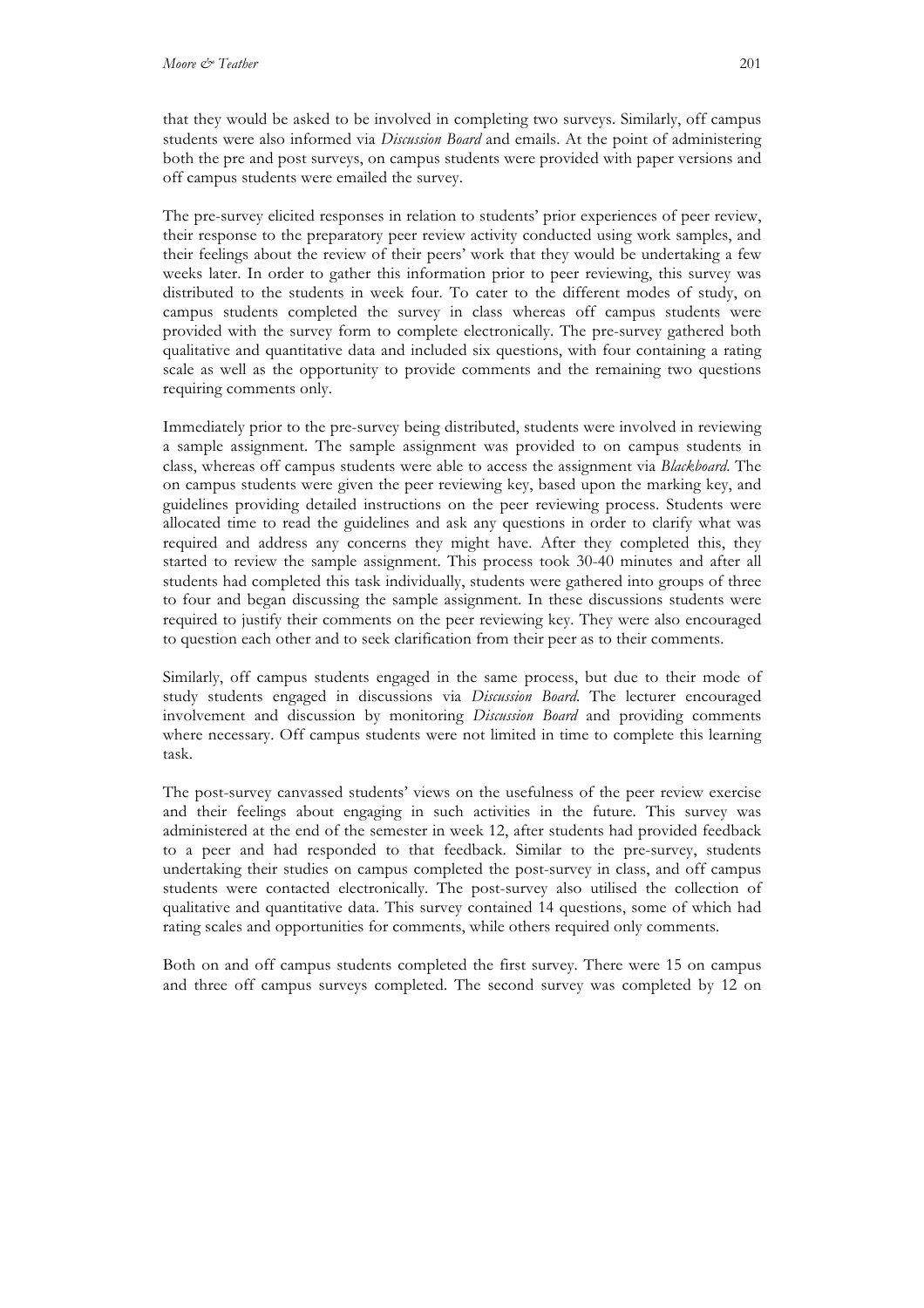campus students. Unfortunately, no off campus students responded to the second survey. The data gathered from these pre and post surveys were collected, collated and analysed.

### **Findings**

### **First survey results**

The first question on the survey was about students' prior experience of peer review. One third of students reported that they had never experienced peer review – an interesting statistic as this unit is generally taken in the final semester of a three year degree. Of those who had previously experienced peer review, 60% found it to be fairly useful, 20% very useful and 20% slightly useful.

Students liked the opportunity to

- work collaboratively with others;
- obtain different perspectives on their work;
- get new ideas from others;
- receive constructive feedback; and
- work with people in a similar position to them people who could empathise with them.

Students did not like it when

- peers marked their work and the marks given were included in their final mark; and
- when it was just used for marking.

Questions 2, 3 and 4 related to a classroom activity where students were given work samples from a previous year, along with the marking criteria, and asked to provide feedback on the work samples using the marking criteria as a guide for constructing feedback.

#### *Evaluating work samples*

Question 2 asked students how useful they found the experience of evaluating the work samples. All students appeared to find the experience useful, with five rating it as fairly useful, seven as very useful and three as incredibly useful.

Students who found it incredibly useful liked

- learning to read critically:
- learning what to do or not to do;
- seeing what was done well and what could have been done better; and
- the insight they gained into how to do their own assignment better.

Similar comments were made by others who found it useful or fairly useful.

Students also found that evaluating work samples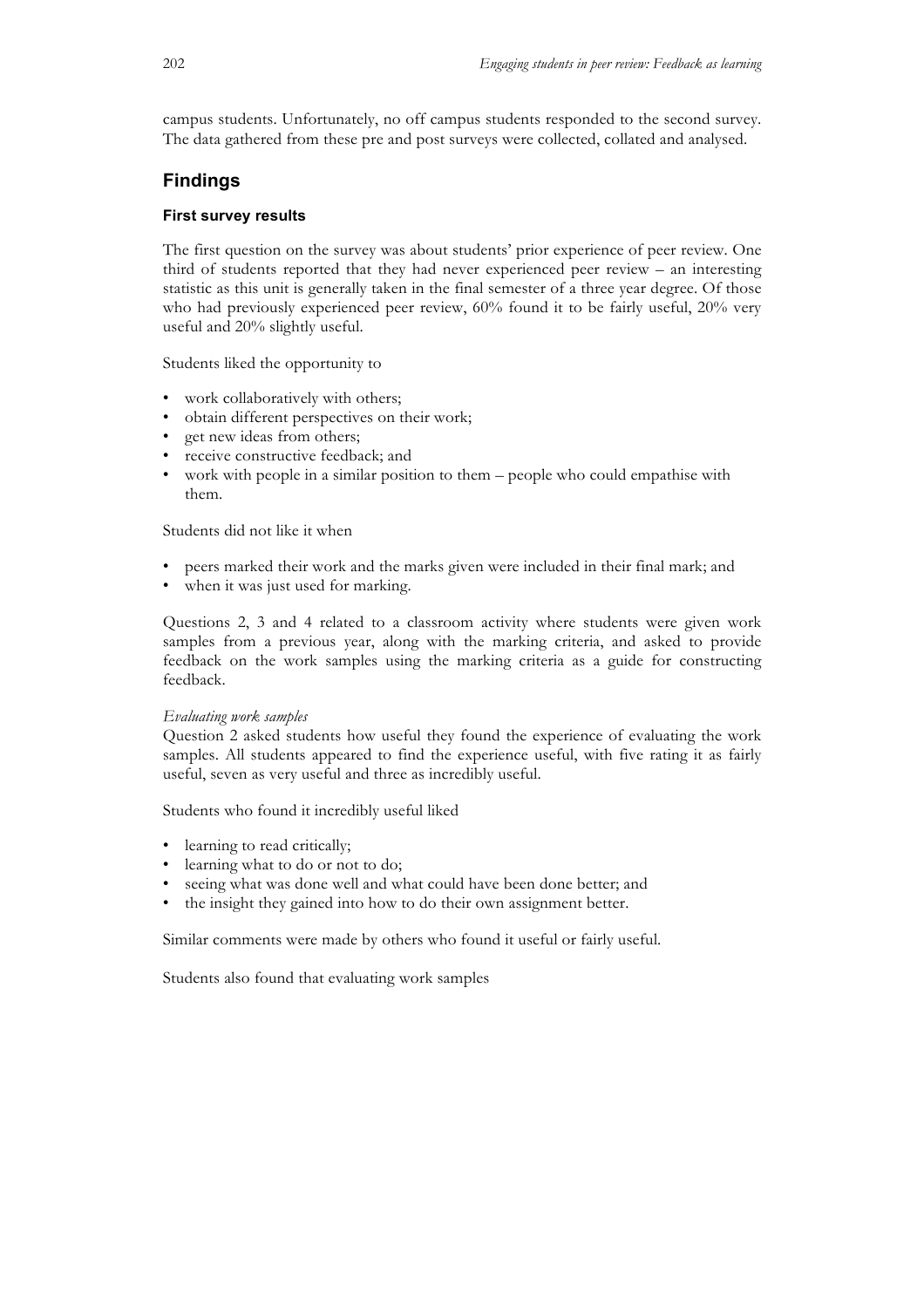- helped them recognise strengths in others' work and gaps in their own;
- clarified what could be included in a peer review;
- clarified expectations for the assignment; and
- clarified the marking guide.

#### *Providing constructive feedback*

Question 3 was about the experience of providing constructive feedback on the work samples. During the activity, on campus students wrote feedback on the work samples and then discussed the feedback with each other in small groups of three or four. The lecturer moved between groups, assisting by redirecting questions back to the groups and encouraging independent thinking. The groups then reported back to the whole class, explaining what their feedback was as well as their interpretation of the standard required. A whole class discussion ensued during which student understanding was further clarified. The entire activity took approximately 40 minutes. Two thirds of students found that to be a very useful experience and one third thought it was fairly useful.

Students commented that the experience:

- would assist them to provide better feedback to their peers;
- assisted them to reflect more critically on their own work;
- helped them with language and how to write;
- helped them to identify common mistakes; and
- helped them understand expectations and the marking guide.

#### *The most challenging aspect of the review activity*

Question 4 asked students to identify the aspect of reviewing work samples they found most challenging:

- evaluating the work sample;
- identifying areas for improvement;
- writing feedback; or
- other.

Identifying areas for improvement was the top challenge for nine students, eight thought writing feedback was the most challenging and five found evaluating the work sample to be the most challenging. Some students chose more than one aspect.

Students' lack of confidence in their ability to identify areas for improvement was accompanied by comments that

- their knowledge of the area was limited;
- it was hard to know if they'd missed areas for improvement; and
- being only half way through their own assignment, everyone else's seemed brilliant.

Most of the students commented about the challenge of writing constructive feedback. They felt that it was difficult to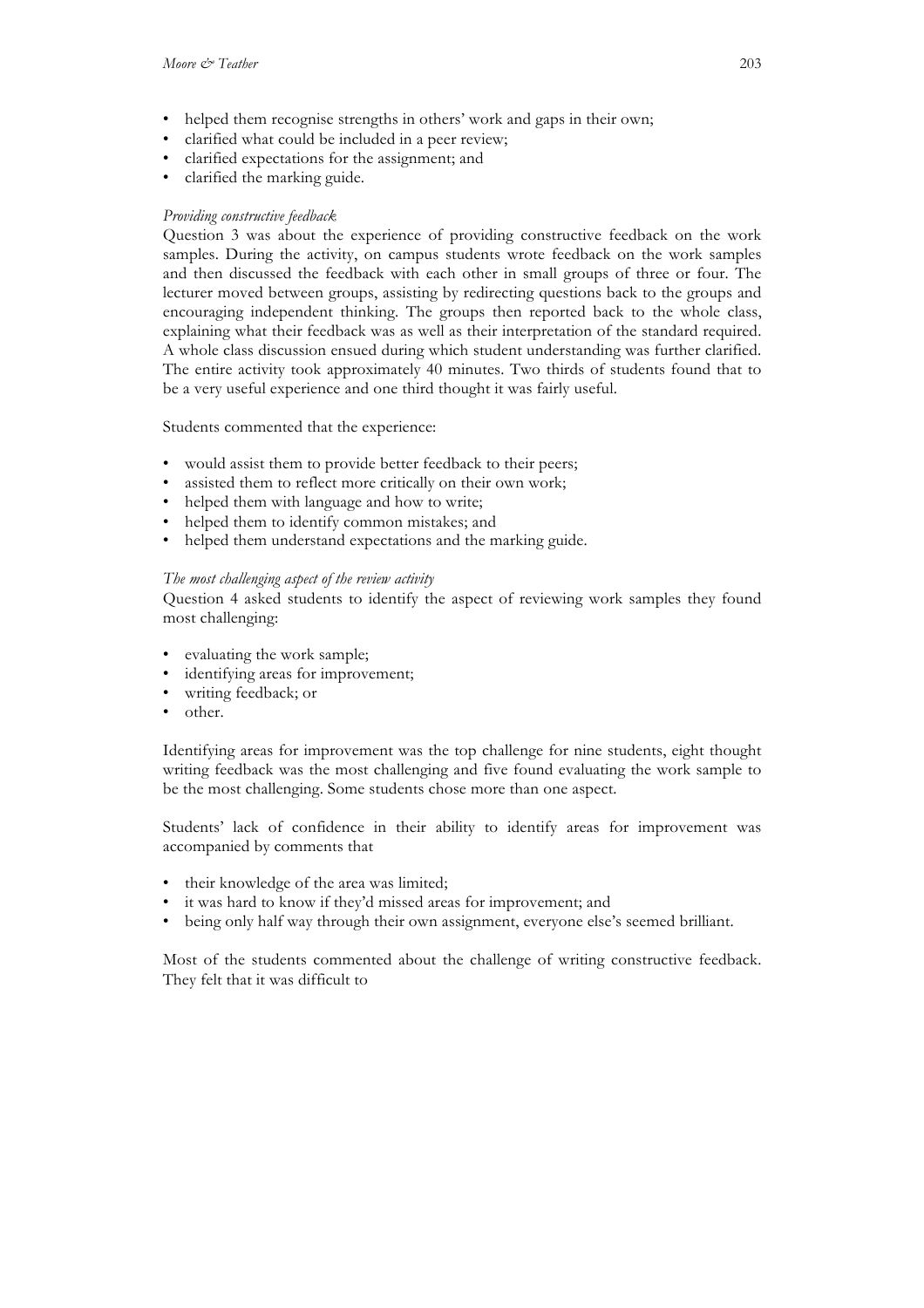- write constructively rather than negatively;
- word the feedback correctly without being biased; and
- know how to be professional and helpful.

Comments like "I would not want to offend anyone", "I didn't want to be too negative" and "I didn't want people to feel like I was criticising" point to students' awareness of the need to provide feedback sensitively.

#### *Feelings about the forthcoming review of their own work*

Questions 5 and 6 related to the peer review activity which was to be undertaken in week 6, where students would review the work of a peer from their class rather than a work sample.

Question 5 asked: *How do you feel about reviewing another student's work?* Most students expressed some apprehension, with responses like:

- a bit concerned;
- hesitant;
- it's a big responsibility;
- I hope I can give constructive information;
- I may not have a full understanding of the work I'm reviewing;
- I don't feel I know enough;
- I'm worried I'll give the wrong advice; and
- nervous that I won't be able to provide constructive feedback.

Question 6 asked: *How do you feel about another student reviewing your work?* Comments revealed some concerns about peer review being a judgemental process, even though this review did not involve the allocation of any marks. For example:

- nervous because it may reflect on my personal ability negatively;
- I'm not sure I would want a peer reviewing my work unless I was happy with the work I had completed; and
- it makes me quite anxious overall.

However, most student comments indicated some appreciation of the value of the process:

- I can be blind to errors in my own work;
- it's great to receive feedback;
- others will be able to spot gaps and let me know where I can improve;
- a peer's input will make my direction clear;
- I find students' comments valuable;
- I appreciate comments on things I can improve for future work; and
- it would enrich my assignment.

There were also some concerns about the lack of expertise of the reviewer: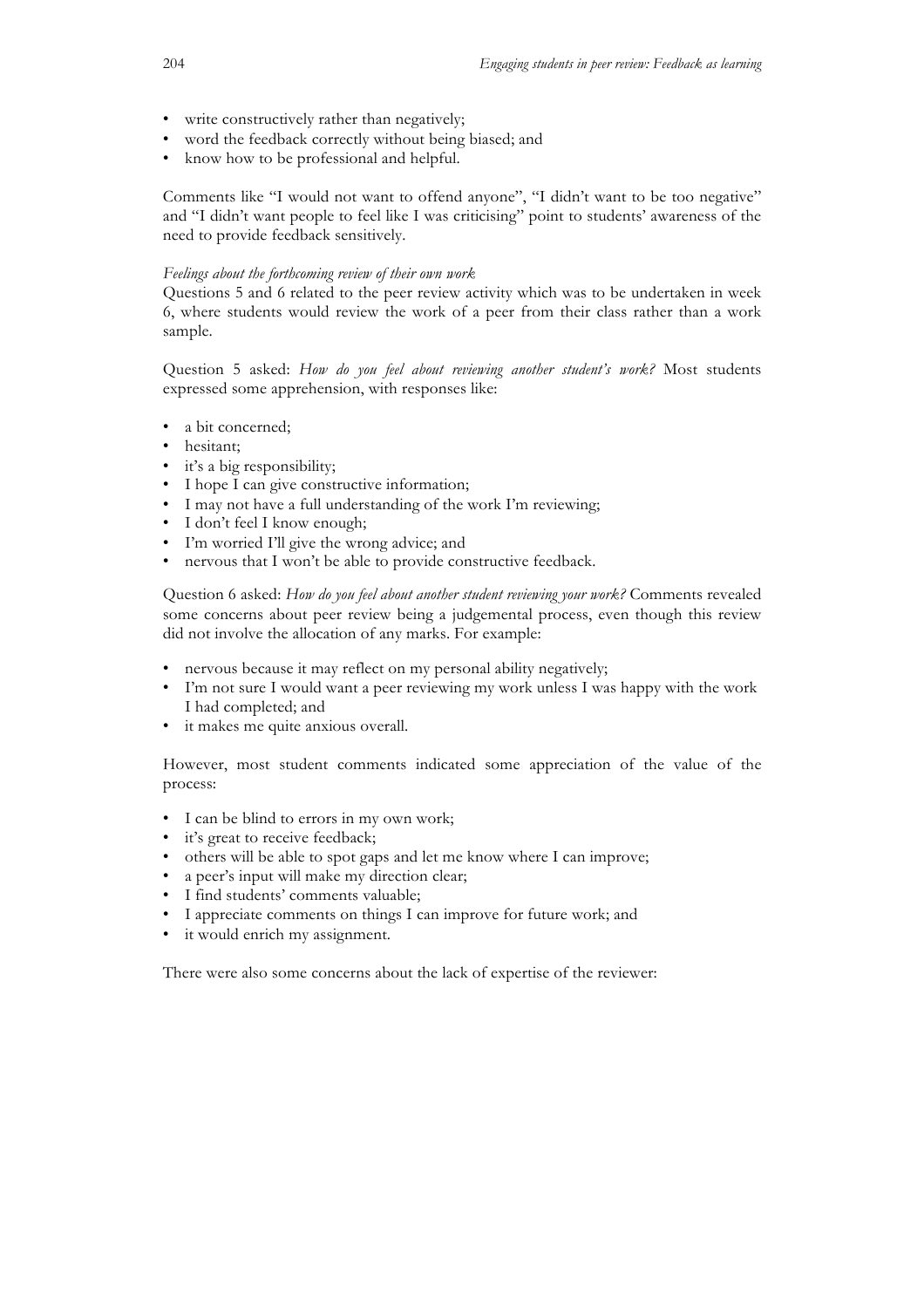- I would prefer a lecturer to provide feedback; and
- I do worry that they may provide a review that is not right.

#### **Second survey results**

The first question on the second survey explored students' experience of peer review in this unit. They were asked about the usefulness of engaging in this process. All students who completed the second survey reported that they found the experience to be useful, with over half (58.3%) of these responses indicating that the experience was incredibly useful or very useful. Comments from students often linked the experience to learning with one student commenting that "Peer reviewing another person's assignment challenged me and encouraged me to think deeply about the assignment."

#### *Learning from the experience*

Determining the usefulness and the degree of learning students gained from the process was explored in Questions 2-7. Students were asked what aspect of the peer reviewing contributed most to their learning. A total of 83.3% of students indicated that the process of both giving and receiving feedback provided the most learning. Comments from students were insightful and positive. For example one student commented that, "My way of giving feedback was a learning experience as I hadn't formally done anything before. I also learnt how to receive feedback without being closed minded."

Further comments from students were that from the process they identified areas they needed to focus upon to improve their assignments. "I learnt from the strengths in my peers' assignment, and realised how important it was that all parts of the program were linked". Also one student noted that peer reviewing, "Was useful to see where improvements can be made on my own assignment and was good to learn about another issue/program."

A number of students (75%) commented that they appreciated the suggestions they received from their peers. Students were then asked if they would modify their assignment as a result of the peer review activity and there was a response of 91.6% saying that they would do this.

#### *Giving and receiving feedback*

A range of questions (Questions 8-12) were presented to the students about giving and receiving feedback. Students were asked about the quality of the feedback that they received from their peer. A total of 83.2% of the students indicated that the quality was excellent (41.6%) or good (41.6%). The remaining 16.8% indicated that the feedback was fair. Feedback provided by the students was also surveyed and 91.6% indicated that they thought the feedback they had provided was excellent (25%) and good (66.6%). One student (8.4%) indicated that she thought she had provided poor feedback.

Students were also asked to indicate if they thought they were prepared for the task. Almost all students (91.6%) indicated that they considered that they were. Only one student said that she wasn't prepared for the task. It is worth noting that this student was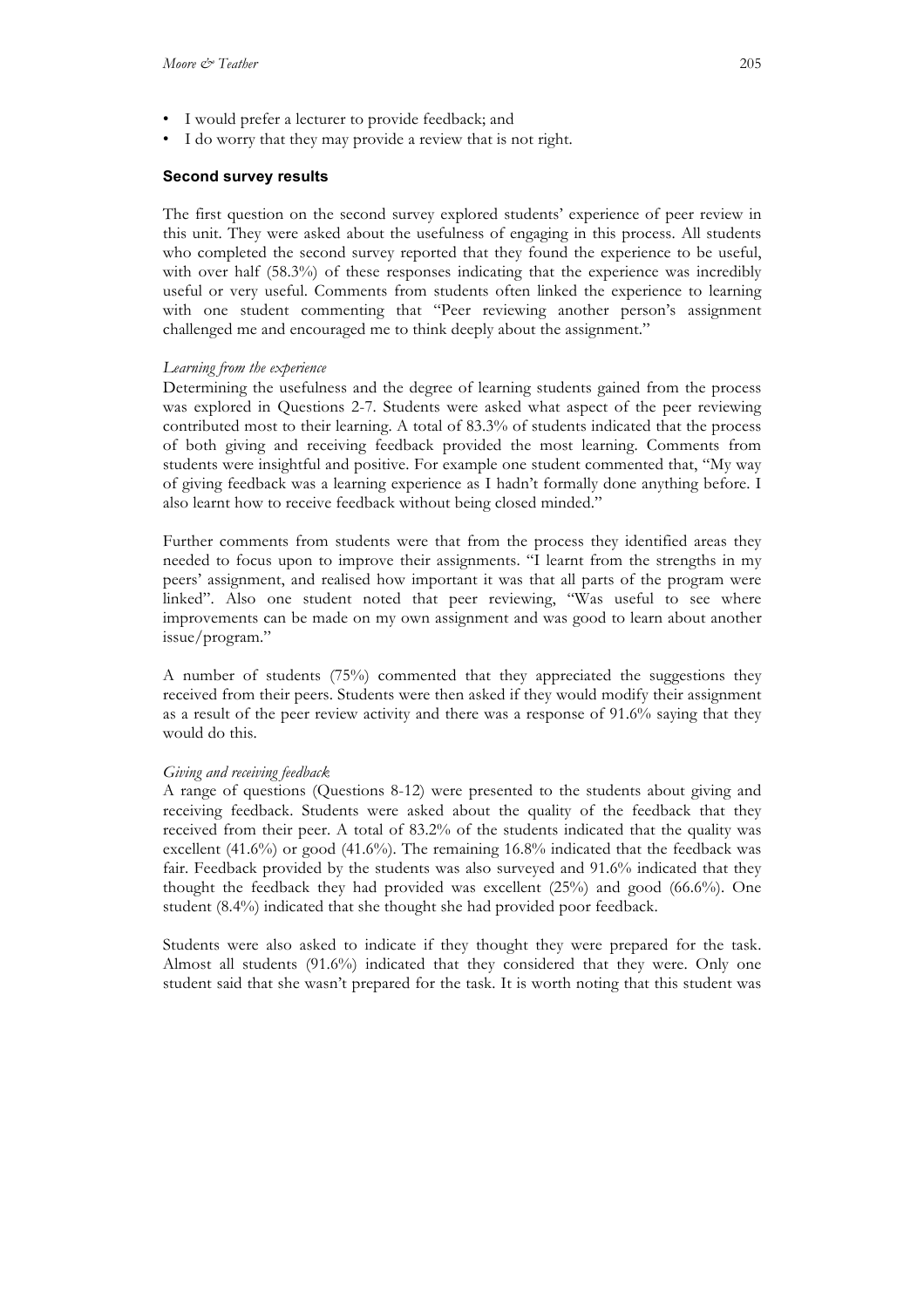the same student who indicated that her feedback to her peer was poor, but also who had a poor attendance record.

How students felt about reviewing and about having another student review their work was explored. Some comments from students indicated that they were apprehensive about the task prior to engaging in the process, but they did realise that the task was useful:

- I thought it was a good experience;
- I was a little nervous;
- it was awkward at the beginning however it proved very beneficial;
- I was anxious to begin, but I really enjoyed doing it.

Student comments about having another student review their work included:

- initially it was intimidating, but it was VERY beneficial;
- nervous to have a peer read my work, but glad and appreciative of the helpful feedback that was provided;
- felt a bit uncomfortable at the start but ultimately found it helpful to have someone critically reviewing my program;

#### *Beyond peer reviewing*

Students were also encouraged to consider any other benefits that emerged from the peer reviewing experience. The responses were mixed, with 41.6% indicating that they did not learn anything additional. A question about willingness to engage in peer reviewing in the future showed that 66.7% of the students would be interested in doing this.

### **Discussion**

By conducting pre and post surveys, preliminary information has been gathered that highlights the benefits and potential challenges of engaging university students in peer reviewing. Of particular note was the positive change that occurred between the two surveys. Many students began the process with feelings of anxiety and hesitation, yet when the second survey was administered students indicated that they learnt a lot from the experience and could see the benefits of engaging in this experience. Students were concerned with their performance as a reviewer as much as being concerned about receiving the feedback. At the conclusion of this experience the majority of the students were positive about their experiences.

Peer reviewing provides students with the opportunity to encounter greater diversity of perspectives. As indicated by Pearce, Mulder and Baik (2009, p. 3) this is an important benefit of peer reviewing. Through engaging in this experience students received feedback from two people instead of the just the lecturer. Whilst the task of marking and assigning a grade to the assignment remained with the lecturer, the two feedback perspectives offered diversity which is very useful for the students, and reflected the way their work would most likely be reviewed as future professional social workers.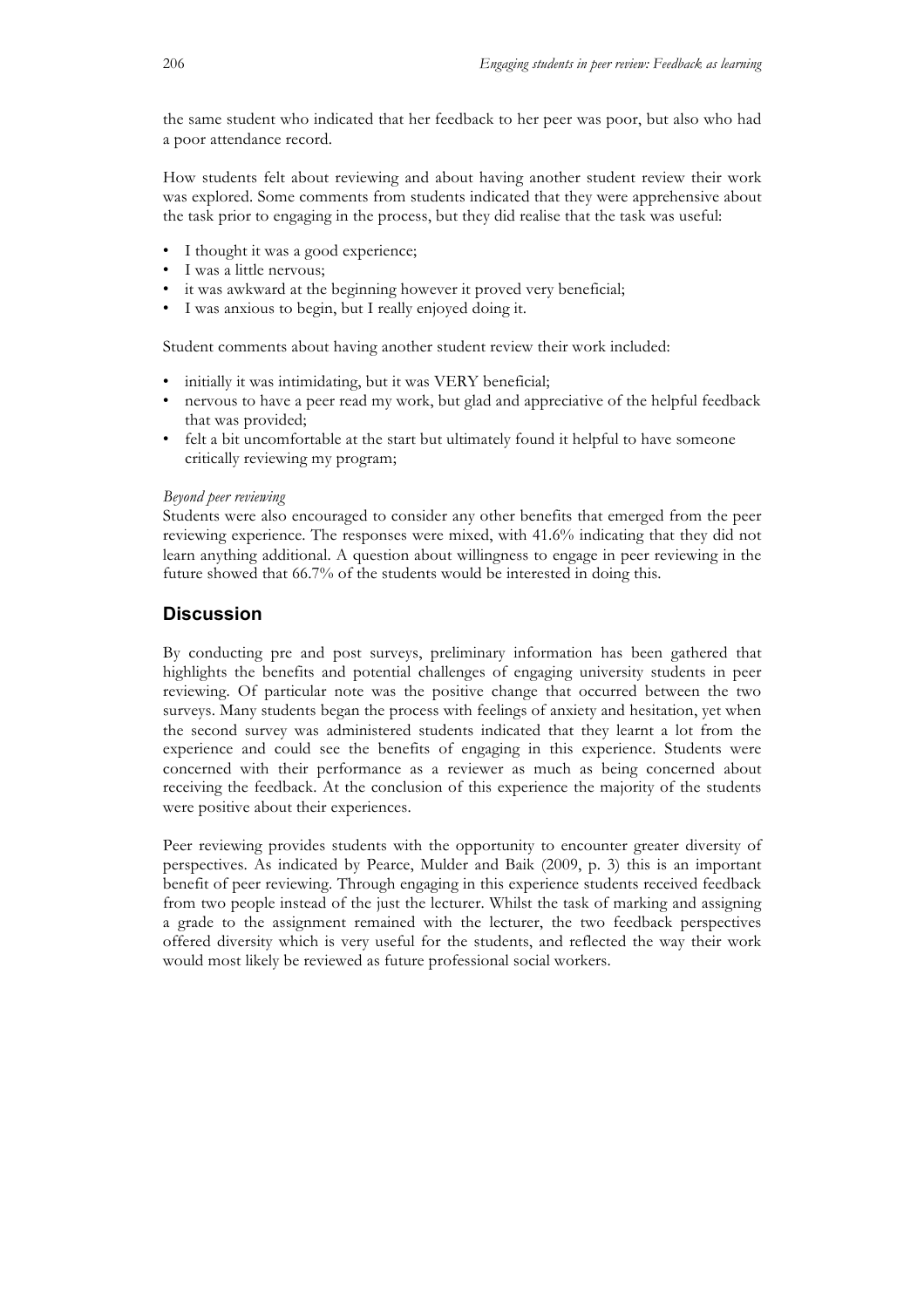An additional benefit relates to this way of providing feedback. As students engaged in the process they were required to analyse, review, clarify and then provide verbally respectful and meaningful feedback to their peer. The benefits of involvement in the process of reviewing and providing feedback have been acknowledged by many (see, for example, Lundstrom & Baker, 2009; van den Berg, Admiraal & Pilot, 2006). These authors claim that it is not just receiving feedback that is beneficial; it is the giving of feedback that provided clarity for many students. Students in this unit reported that they benefitted from engaging in this process as it enabled them to interact with their peers, to discuss their reviewing, and to provide a different perspective. This perspective assisted some students to view their assignment differently. Students in general appreciated the feedback they received, and stated that they were going to utilise this information to adapt and improve their second assignment. This demonstrates that providing and receiving feedback had been repositioned as an effective learning tool.

Additional benefits to students from engaging in peer reviewing in this unit were developments or expansions of a range of generic skills. Pearce, Mulder and Baik (2009) suggest that engaging in peer reviewing provides opportunities to develop diverse skills, such as problem solving and reflection. It is also suggested that peer reviewing increases a sense of responsibility, promotes independent learning, reduces dependence on the lecture and, very importantly, prepares students for the professional workplace. Students' engagement in this process provided them with opportunities to develop the diverse skills that Pearce, Mulder and Baik (2009) identified.

This experience provided an opportunity for students to enhance their employability skills, while at the same time attending to the development of ECU graduate attributes such as *ability to communicate* and *critical appraisal skills*. Engagement in a collaborative learning environment that provided authenticity enabled students to learn skills that would assist them when they entered their profession. Reviewing of peers' work within the workplace is common within the community work sector. Having the opportunity to encounter this, and to learn about the process of reviewing, is consequently beneficial to graduating students. In this unit students worked within groups on a range of activities where it was necessary to communicate respectfully and clearly, both verbally and in written format. They were required to consider ideas and concepts critically, to question and to generate ideas. As students within this unit focused upon a population of their choice, a number of students chose populations from international and cultural perspectives different from their own cultural background. Again, exposure to different cultural perspectives is important for graduates who potentially will be working with diverse communities. Peer reviewing provided the ideal opportunity to develop and/or expand a diversity of skills and enhance a range of attributes essential for graduates.

The benefit of engaging students in peer reviewing extends beyond the students. Lecturers require considerable time to provide appropriate and meaningful feedback that is essential for students' learning (Boud & Molloy, 2012). Through the use of peer reviewing and the comprehensive marking guide created for this task, the allocation of marking time required by the lecturer was reduced. This was a welcome positive consequence.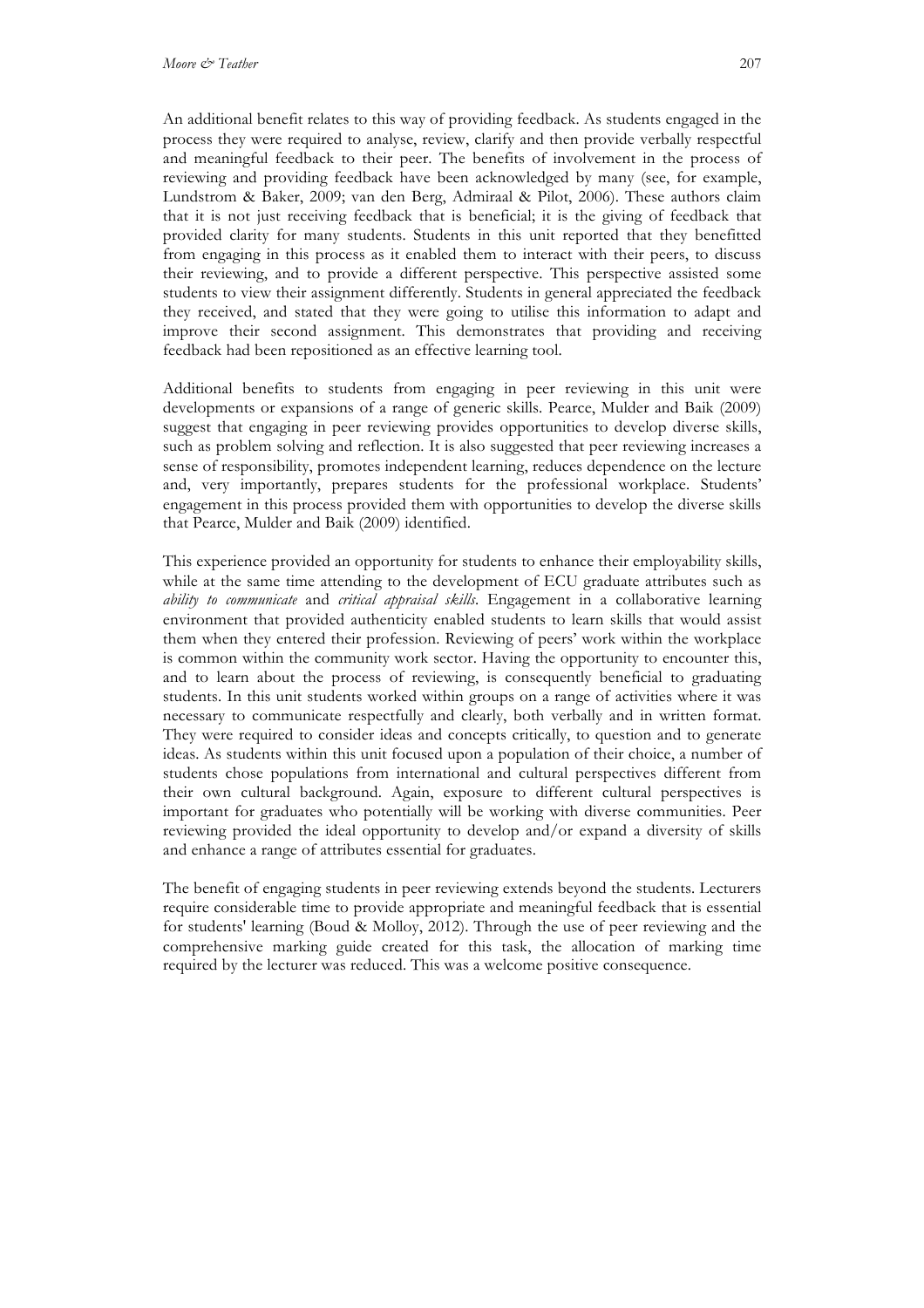Some limitations of this research relate to the gathering of the data. Whilst the survey was distributed to both on and off campus students, the return of the survey from off campus students was far less than from campus students. Consequently there is an impact on the data collected. In the future, further consideration will be given to better engaging off campus students in the data collection process. It will be beneficial to gain more information from the students undertaking this mode of study, as the experiences of these students may be different from on campus students.

The survey data collected to date draws attention to the need for careful preparation of students, for both giving and receiving feedback. While the importance of respectful and constructive feedback was emphasised before and during the work sample activity, there was no real focus on *how* students should receive feedback. This is an area which the researchers would like to refine for future activities.

### **Conclusion**

Engaging in the peer reviewing process proved to be beneficial to the students. It provided dual benefits through positioning feedback as an effective learning tool for the completion of the student's assessment, and also for the development of diverse skills that would assist in their future careers.

This process of peer reviewing gave students the opportunity to engage in deep learning within an environment that simulated the workplace. They have, within this unit, had an opportunity to develop a range of attributes and skills that are essential for this next step in their learning journey.

### **Recommendations**

Preparation of support materials and preparation of students are critical aspects of peer feedback. In particular, the time spent working with the marking guide from the start, and refining the guide in collaboration with students after they had used it to evaluate work samples, assisted interpretation and understanding of task requirements far more than simply discussing the marking guide had ever done. By actively applying the guide to work samples in order to construct useful feedback, students were engaged in deep learning that helped them synthesise their understanding of the standards required.

Our experience was that student time spent in guided discussion and reflection about all aspects of the process was extremely valuable. Students' perceptions of the value of the peer review exercise were shaped during these discussions and their view of themselves as professional social workers was enhanced. Students were able to see clear connections between their ways of working and ways of being in the classroom, and their future professional social work roles.

Engaging students in further opportunities to peer review would expand the benefits to students' learning and the development of a range of skills important for these potential graduates. By expanding the use of peer reviewing to more than one isolated unit within a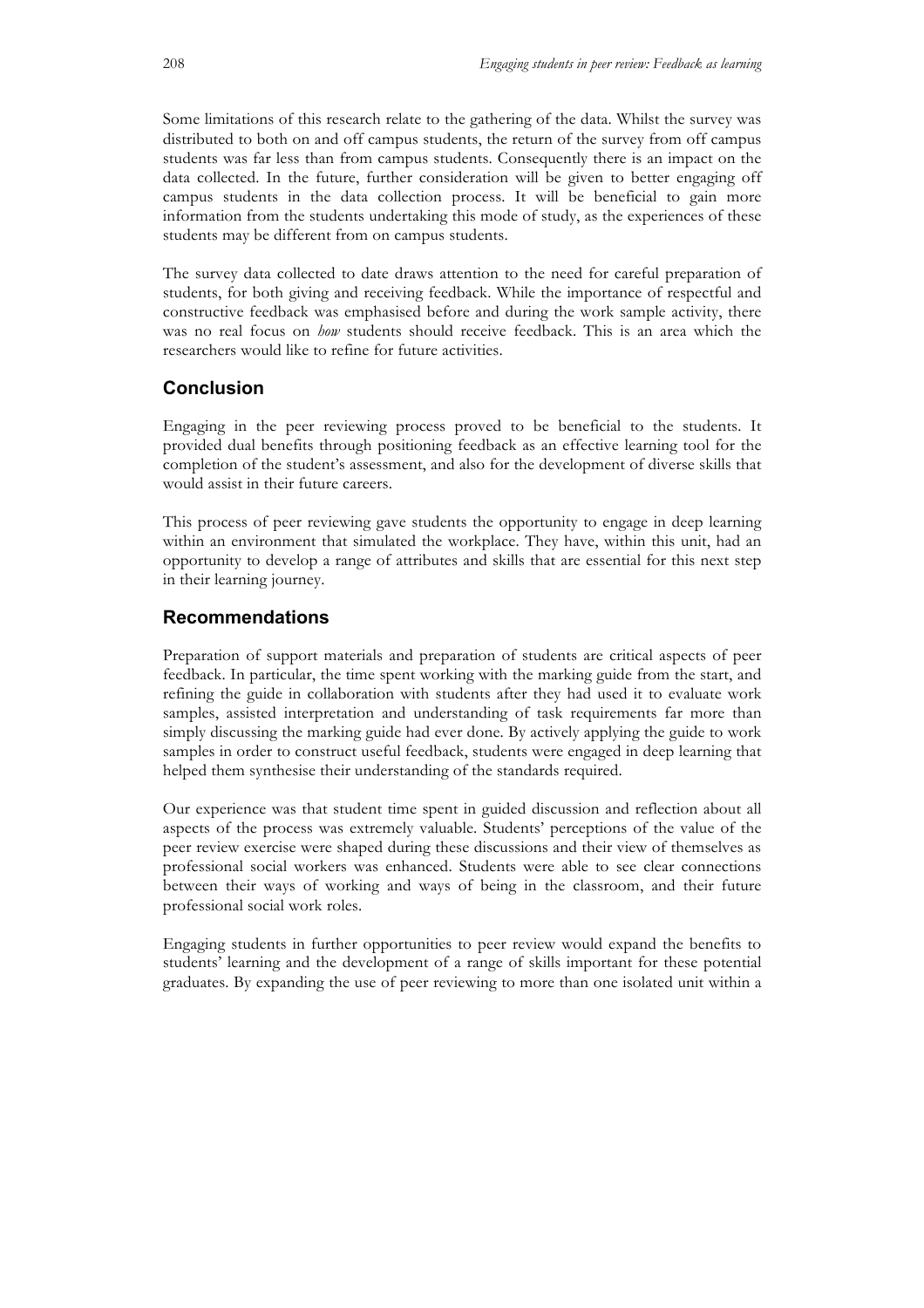degree, learning and skills development would be expanded and reinforced. As student became more familiar with peer reviewing the issues initially confronted would be reduced as students would be experienced with the process and therefore less likely to be initially intimidated.

### **References**

- Black, P. & Wiliam, D. (1998). Assessment and classroom learning. *Assessment in Education: Principles, Policy and Practice,* 5(1), 7-74. http://dx.doi.org/10.1080/0969595980050102
- Bonwell, C. C. & Eison, J. A. (1991). Active learning: Creating excitement in the classroom. *ERIC Digest*. http://www.eric.ed.gov/ERICWebPortal/contentdelivery/ servlet/ERICServlet?accno=ED340272
- Boud, D. J. (2012). New conceptions of feedback and how they might be put into practice*.* Keynote address presented at eAssessment Scotland 2012 Conference, University of Dundee. [verified 23 Jan 2013; *PowerPoint* slides] http://www.srhe.ac.uk/downloads/events/69\_Boud.pdf
- Boud, D. J. & Molloy, E. (2012). Rethinking models of feedback for learning: The challenge of design. *Assessment and Evaluation in Higher Education*. http://dx.doi.org/10.1080/02602938.2012.691462
- Boud, D. J. & Falchikov, N. (2006). Aligning assessment with long-term learning. *Assessment and Evaluation in Higher Education*, *31*(4), 399-413. http://dx.doi.org/10.1080/02602930600679050
- Candy, P. C. (1991). *Self-direction for lifelong learning.* San Francisco: Jossey-Bass Higher and Adult Education Series.
- Carless, D., Salter, D., Yang, M. & Lam, J. (2011). Developing sustainable feedback practices. *Studies in Higher Education,* 36(4), 395-407. http://dx.doi.org/10.1080/03075071003642449
- Drury, H., Kay, J. & Losberg, W. (2003). Student satisfaction with groupwork in undergraduate computer science. *Australasian Computing Education Conference.* http://crpit.com/confpapers/CRPITV20Drury.pdf
- James, R., Krause, K.-L. & Jennings, C. (2010). *The first year experience in Australian universities: Findings from 1994 to 2009*. http://www.cshe.unimelb.edu.au/research/ experience/docs/FYE\_Report\_1994\_to\_2009.pdf
- Lave, J. & Wenger, E. (1991). *Situated learning: Legitimate peripheral participation*. Cambridge, UK: Cambridge University Press.
- Li, L., Liu, X. & Steckelberg, A. L. (2009). Assessor or assessee: How student learning improves by giving and receiving peer feedback*. British Journal of Educational Technology,* 41(3), 525-536. 10.1111/j.1467-8535.2009.00968.x
- Lundstrom, K. & Baker, W. (2009). To give is better than to receive: The benefits of peer review to the reviewer's own writing. *Journal of Second Language Writing,* 18(1)*,* 1-43. http://dx.doi.org/10.1016/j.jslw.2008.06.002
- Nicol, D. (2009). Transforming assessment and feedback: Enhancing integration and empowerment in the first year. In *Quality enhancement themes: The first year experience.* The Quality Assurance Agency for Higher Education, Mansfield, UK. http://www.reap.ac.uk/reap/public/papers//QAA\_DN\_Paper\_final\_08.pdf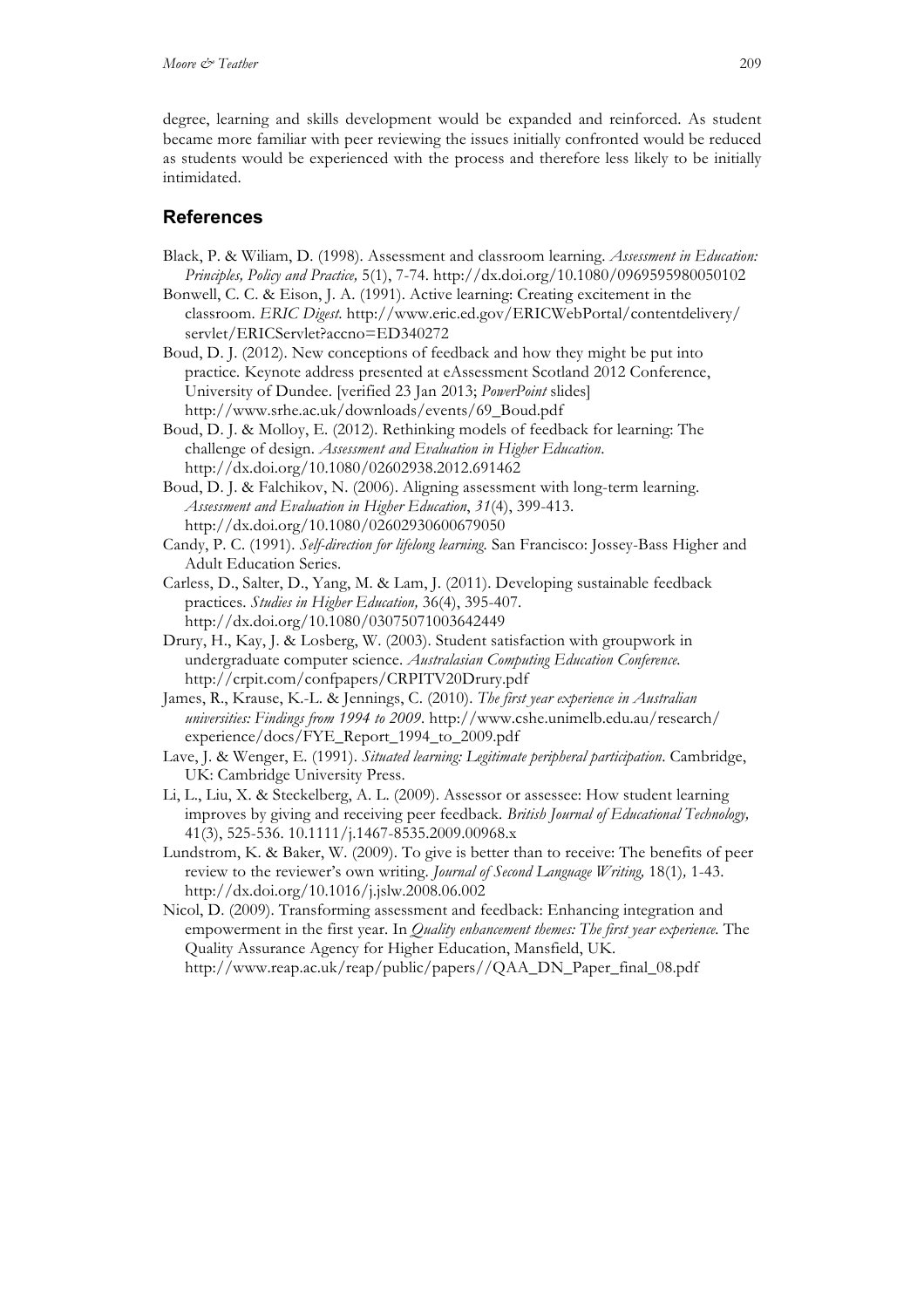- Nicol, D. (2010). From monologue to dialogue: Improving written feedback in mass higher education. *Assessment and Evaluation in Higher Education*, 35(5), 501-517. http://dx.doi.org/10.1080/02602931003786559
- Nicol, D. & Macfarlane-Dick, D. (2006). Formative assessment and self-regulated learning: A model and seven principles of good feedback practice. *Studies in Higher Education,* 31(2), 199-218. http://dx.doi.org/10.1080/03075070600572090
- Oliver, B. (2011). *Assuring graduate outcomes.* Australian Learning and Teaching Council. http://www.olt.gov.au/system/files/resources/Assuring%20graduate%20outcomes.% 20ALTC%20Good%20practice%20report.%20Oliver%2C%20B%202011.pdf
- Pearce, J., Mulder, R. & Baik, C. (2009). *Involving students in peer review: Case studies and practical strategies for university teaching.* University of Melbourne: Victoria. http://www.cshe.unimelb.edu.au/resources\_teach/teaching\_in\_practice/docs/ Student\_Peer\_Review.pdf
- Price, M., Handley, K., Millar, J. & O'Donovan, B. (2010). Feedback: All that effort, but what is the effect? *Assessment & Evaluation in Higher Education*, 35(3), 277-289. http://dx.doi.org/10.1080/02602930903541007
- Rust, C., O'Donovan, B. & Price, M. (2006). A social constructivist assessment process model: How the research literature shows us this could be best practice. *Assessment and Evaluation in Higher Education,* 30(3), 231-240. http://dx.doi.org/10.1080/02602930500063819
- Van den Berg, B. A. M., Admiraal, W. F. & Pilot, A. (2006). Design principles and outcomes of peer assessment in higher education. *Studies in Higher Education,* 31(3), 341- 356. http://dx.doi.org/10.1080/03075070600680836
- Wiggins, G. (1990). The case for authentic assessment. *Practical Assessment, Research & Evaluation,* 2(2). http://pareonline.net/getvn.asp?v=2&n=2

| Week 1  | Details of peer reviewing provided to students.                               |
|---------|-------------------------------------------------------------------------------|
| Week 2  | Students engaged to look at the guidelines to be used in the peer reviewing   |
|         | process.                                                                      |
| Week 3  | Lecturer considers feedback from previous week and if there is any,           |
|         | adjustments are made to peer reviewing document.                              |
| Week 4  | Students provided with sample assignments and Peer Reviewing Key. On          |
|         | campus students undertake a review of these assignments in class. Off campus  |
|         | students engage in the same process through using Blackboard.                 |
|         | Pre-survey distributed to students.                                           |
| Week 6  | Students engage in the peer reviewing process in class and online.            |
| Week 8  | Students are provided with a copy of the review of their work when marked     |
|         | assignments returned.                                                         |
| Week 12 | Students submit their final assessment in this week. Students are required to |
|         | consider the feedback provided by their peer. Whilst they do not have to use  |
|         | this feedback the student must consider it and reflect on the feedback,       |
|         | explaining why used or why they didn't use the feedback.                      |
|         | Post-survey distributed to students.                                          |

### **Appendix 1: Timeline**